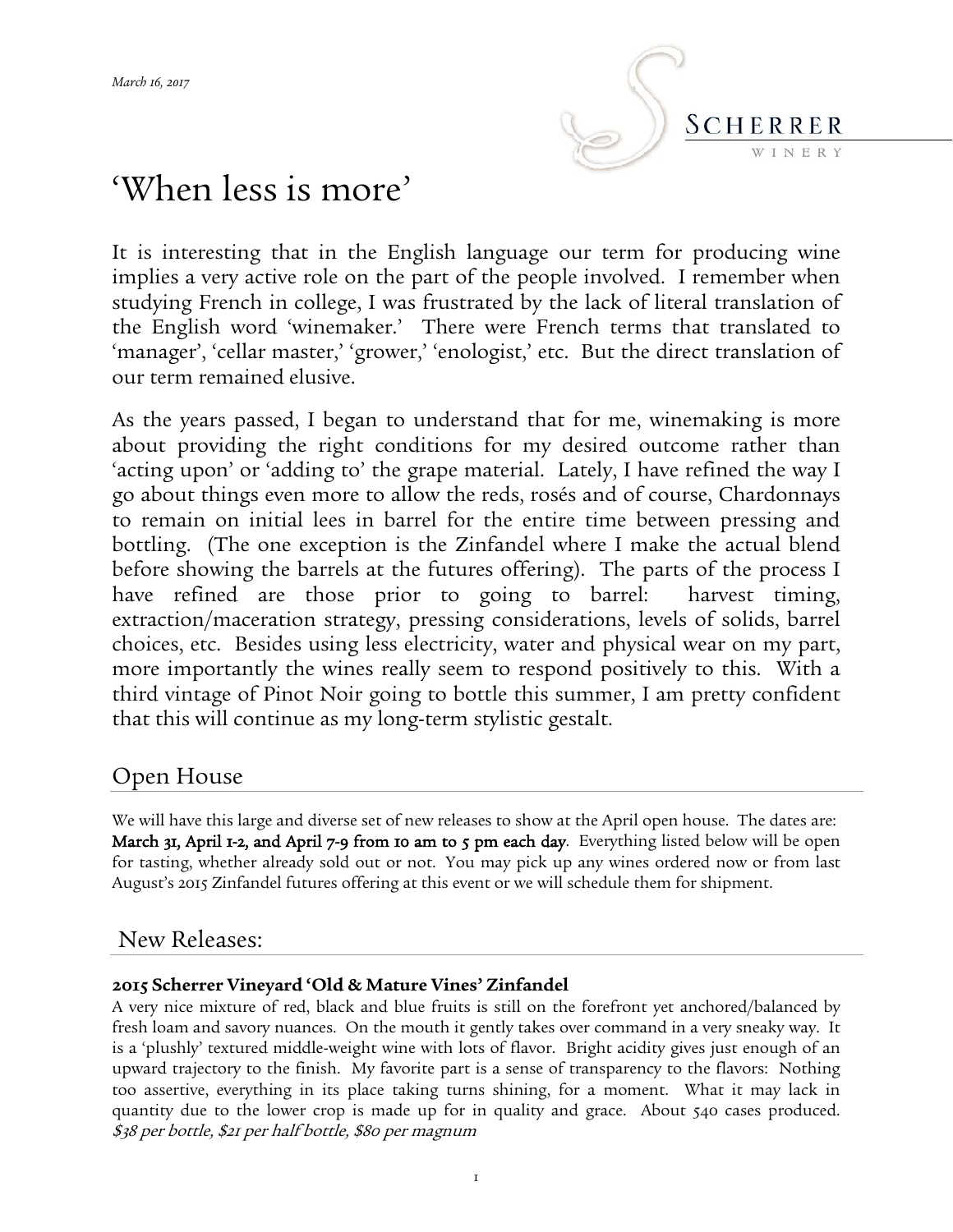#### **2015 Scherrer Vineyard 'Shale Terrace' Zinfandel**

Still showing that stone-fruit/earthy thing it did last summer, this has hardly budged a bit in the months it has been in barrel. What it has gained over this time is a plum blossom perfume that is very attractive and offsets the stony-earthy side of its personality. It is very mouth-watering and if you listen hard you can hear it speak its name from the mountain tops: 'I am Shale Terrace. Hear me roar!'

In an instance of where more is better, I was pleasantly surprised as I was putting the final blend together that there is slightly more Shale Terrace this year than I expected when we made the futures offering. So for the first time in quite a while, there is a small amount of Shale Terrace available for retail. About 144 cases produced. \$38 per bottle

#### **2016 Dry Rosé, Sonoma County**

As usual in our spring Rosé of Syrah and Kick Ranch Grenache, the percentage of Grenache is just on the upper end of our typical range of 30-40%. I regularly re-evaluate the blend as I get most of the barrels blended. What I am looking for is a perfect balance of high-toned nuance vs. richness lending itself to a more slender presentation. Delicate aromas of guava and a perfume like cotton-candy give way to a brisk acidity, slender but firm core of red fruit, minerally texture and plum skin. If you liked the 2015 vintage, you will love this 2016. I wish we could make more of this. But I cannot bring myself to compromise the spell this casts. 320 cases produced. \$22 per bottle

#### **2013 King Vineyard Pinot Noir, RRV**

Both the soils and the nuance of climate vary somewhat from the vineyards that make up our Russian River Valley blend. When I began working with this site, it was a surprise that it did not fit perfectly in that blend. Now, I revel in its uniqueness, thinking of it as 'a different kind of good.'

All from what is called 'Pommard' clone (a long-time workhorse in this region), it has a fuller body and more dark and earthy tones than our Russian River Valley bottling. As I said last year, it gains its 'angles' side of the balance equation more from tannin and a little less from acidity than the more westerly sites in the Russian River area making this wine a perfect companion for lamb or even beef. Another example of less being more, this was also racked zero times from the time it was barreled after pressing until bottling. The extra time on yeast lees really envelops any edges to the substantial tannins this clone/site possesses. More of the savory, Gevery-like characteristics are here as a result. Dark fruits, fresh earth, savory/saline notes and a long finish are in store. It drinks really well at the moment and should do so for another 5-10 years perhaps. 340 cases produced. \$46 per bottle.

#### **2013 Platt Vineyard Pinot Noir, Sonoma Coast**

I feel fortunate to have been invited to work with this vineyard since its early development over 15 years ago. With the multiple clones and vineyard blocks I have been vinifying, there are multiple expressions of each fermentation lot. What I have seen is a real classy, polished subtlety and transparency that is quite compelling. While the site is in an overall very cool location, in sight of the Pacific Ocean, it can still be subject to significant warm periods at harvest. Being capable of harvesting quickly is a real asset so that the fruit can become perfectly ripe, retaining nuance and layers rather than leaning toward gooey dark fruits which result from over ripe fruit.

As another example of remaining on the lees the entire time in barrel, this wine enjoys a perfect level of non-fruit to balance the beautiful red and blue fruits in the aromas. Texturally, it possesses enough of the 'rounds' (glycerol and mannoprotiens) to balance the 'angles' (tannin and especially,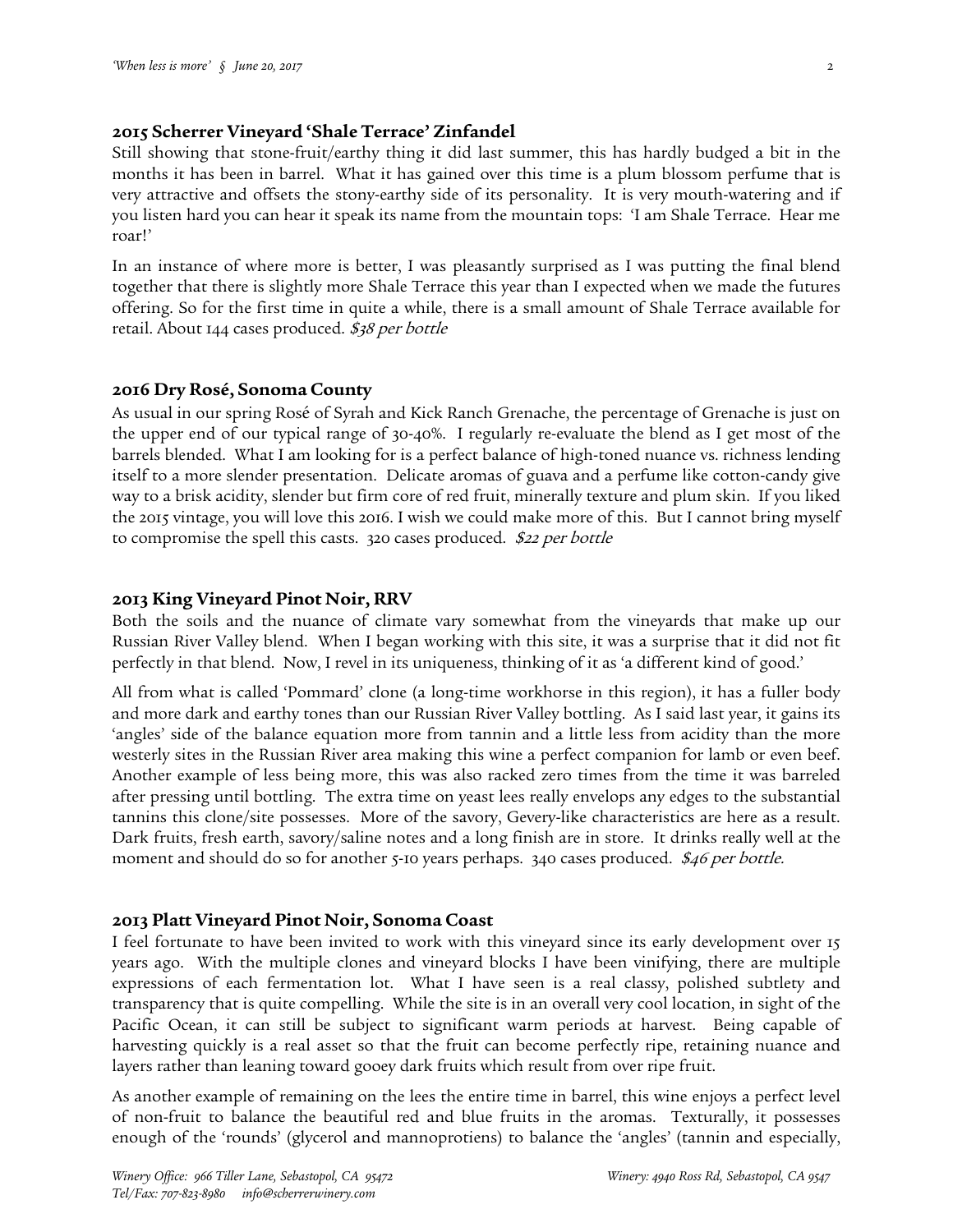acidity). Taking the example of King, above as Gevery-like, Platt is more of a Volnay in its presentation of restrained energy and gentle persistence. Aromas of tree blossom perfume, red and blue fruits plus a little rained-on concrete aroma begin the journey. They follow through gracefully and as they weave in and out of center stage with each other so does the acidity and body of the wine take turns as well. The wine transitions very gracefully to the finish which ends up on an important upward note due to welcome gentle acidity getting the last word in. 300 cases produced. \$70 per bottle, \$ 142 per magnum.

#### **2014 Kick Ranch Grenache**

Working with Grenache has been a fun learning process for me since 2011. I find that it 'plays well' with Syrah as a red *and* a pink wine. In some vintages, such as 2013 it is perfect alone as a red wine. 2012 welcomed a substantial amount of Syrah, while this 2014 was spot-on with a very modest amount. I love the interplay of perfumes that these varieties have. In fact, it seems that just a slight touch of Syrah can sometimes accentuate the perfumes already in the pure Grenache. Here is a fine example of this. Another example of their interplay at more equivalent proportions is our 'Huntsman' blend – 2013 will be released later this year.

The first couple of vintages of our Grenache have been very well received. Honestly, I have a hard time picking a favorite. Considering what kind of food will accompany the wine is really what pushes the decision as to which vintage to reach for. As a stand-alone, the 2014 is difficult to pass by. Fresh red and Maraschino cherries, warm boysenberry aromas are really enticing. The mouth is greeted with a warm embrace of richness that curls over and reveals the substantial structure and dark fruit characteristics like a gently curling ocean wave. This wine should age a very long time if you can bury it. 180 cases produced. \$38 per bottle.

#### **2013 Scherrer Vineyard Cabernet Sauvignon**

Another example of less being more, this is the first vintage of Cabernet Sauvignon that I did not rack at all during its 2 ½ year rest in barrel. I have slowly nudged in this direction with the Cabs over the years. But in 2013, I decided to go the distance with this variety, the Syrah and the Pinot Noirs as well. Essentially, we gain a more interesting texture and body to balance the firm structure when the wines are young. This vintage, as well as the 2012, are unusually approachable in their youth yet have the guts to age a very long time.

Last August, I was able to show Robert Parker a few of our wines for the first time in 19 years. I was pleasantly surprised at how highly he rated the 2012 Scherrer Vineyard Cabernet Sauvignon (95 pts), a mark usually reserved for more flamboyant and rich wines. Actually, he liked *[all the wines I brought](http://www.scherrerwinery.com/mag/db/pics/1489693332_21763.f_mag_pdf.pdf?26029)*. I am glad that he recognizes balance and longevity in a different style than much of the public seems to feel he is limited to. I'd give him a 98+ for that. I see the 2013 as having a little more non-fruit component than the 2012 and a more profound level of what I call 'mystery' – the things you can't quite put your finger on yet find attractive.

Herbal, cassis, dark fruits and a touch of red fruit on the nose set this apart from the over-ripe 'chocolate milkshake' style\* so often encountered these days. For a wine with such energetic aromas, the body is fairly full and envelops the substantial tannin and acidity just enough at this point to allow a nice echo of the aromas with an additional layer of fresh loam and dark fruit. I think this will age and develop extremely well. 170 cases produced. \$60 per bottle, \$32 per half bottle, \$124 per magnum.

\*"Chocolate Milkshake Wine" is yummy when young, soon melts, and finally turns sour like a milkshake will.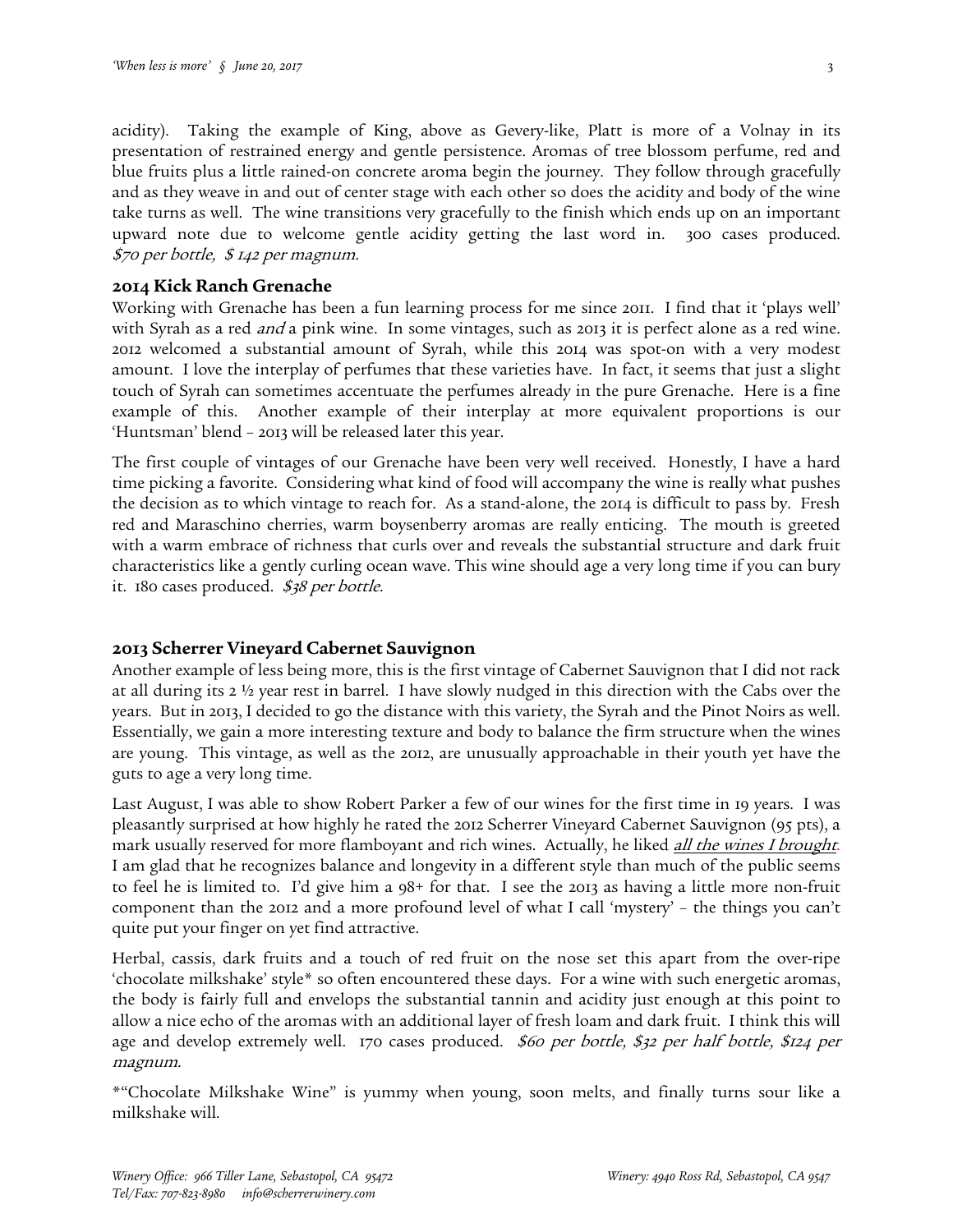## Very Recent Releases

Over the past year the 2011 Russian River Valley Pinot Noir (\$46) and during the past few months the slightly more structured 2012 Russian River Valley Pinot Noir (\$48) has been showing really well. The Scherrer 2014 Chardonnay (\$40) has really hit its stride as well (WS 92 pts). 2012 Big Brother PN (\$55) is a nice contrast to the 2012 Platt's (\$68) more elegant, coastal expression. The 2009 Scherrer Vineyard Cabernet Sauvignon (\$67) continues to rock with no sign of substantial change since last year. As impressive as the newly released 2014 Kick Grenache is, the 2013 (\$36) is absolutely stunning and on point. So is the 2013 OMV Zinfandel (\$36). This Spring, the Wine Spectator included us in an [article](http://www.scherrerwinery.com/mag/db/pics/1477503738_25525.f_mag_pdf.pdf?26029) outlining 30 wineries worldwide making a diverse set of wines - all of high quality. Looking at the above list and what is offered here I take it for granted that we do lots of things the best we can. It's nice to receive some validation from that direction. Yet it is your validation that keeps it happening. Thank you.

Fielks

### Directions

Below is a map of the area local to the winery. The winery address is 4940 Ross Road, Sebastopol. If you get lost, the telephone number at the building itself is 707-824-1933.

Please drive slowly down the driveway. While it's tempting to zip along now that our neighbors have paved it, there are a couple of blind corners around buildings. The entrance and our gravel parking area are on the west side, so don't hesitate to drive clockwise around to the other side of the building.